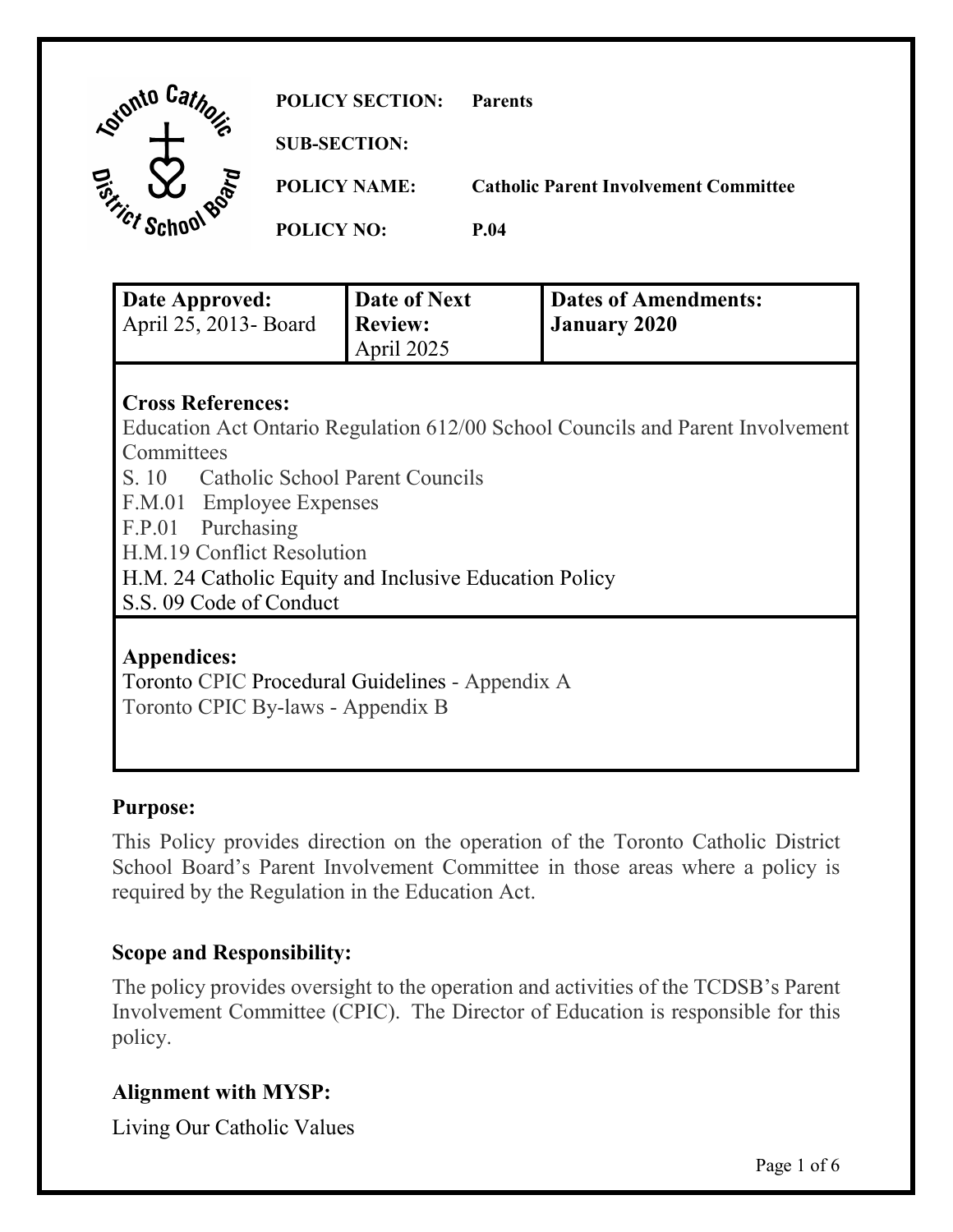

Enhancing Public Confidence

Fostering Student Achievement and Well-Being

# **Policy:**

Toronto Catholic Parent Involvement Committee (CPIC) is a statutory committee of the Toronto Catholic District School Board (TCDSB), and its mandate is to support, encourage and enhance parent engagement at the board level in order to improve student achievement and well-being. Toronto CPIC will provide information and advice on parent engagement to the Board of Trustees and the Director of Education, will communicate with and support Catholic School Parent Councils of the TCDSB, and will undertake activities to help parents of pupils in TCDSB schools support their children's learning at home and at school. It is incumbent upon the Catholic Parent Involvement Committee to act as a committee and not carry out responsibilities as individual members of the committee.

# **Regulations:**

- 1. Toronto CPIC will develop strategies and initiatives that the TCDSB could use to effectively communicate with parents and to effectively engage parents in improving student achievement and well-being, and advise the Board of Trustees, TCDSB staff and the Director of Education on methods of implementing these strategies and initiatives, and communicate information from the Ministry to school councils of the board.
- 2. Toronto CPIC will work collaboratively with the Director of Education, Board of Trustees, TCDSB staff and Catholic School Parent Councils (CSPC) of the TCDSB to share effective parent engagement practices, identify and reduce barriers to meaningful parent engagement, and ensure that TCDSB schools create a welcoming environment for parents.
- 3. The Board may solicit, receive and take into consideration the advice of Toronto CPIC regarding matters that relate to parent engagement, and student achievement and well-being, and will inform Toronto CPIC of its response to the advice given.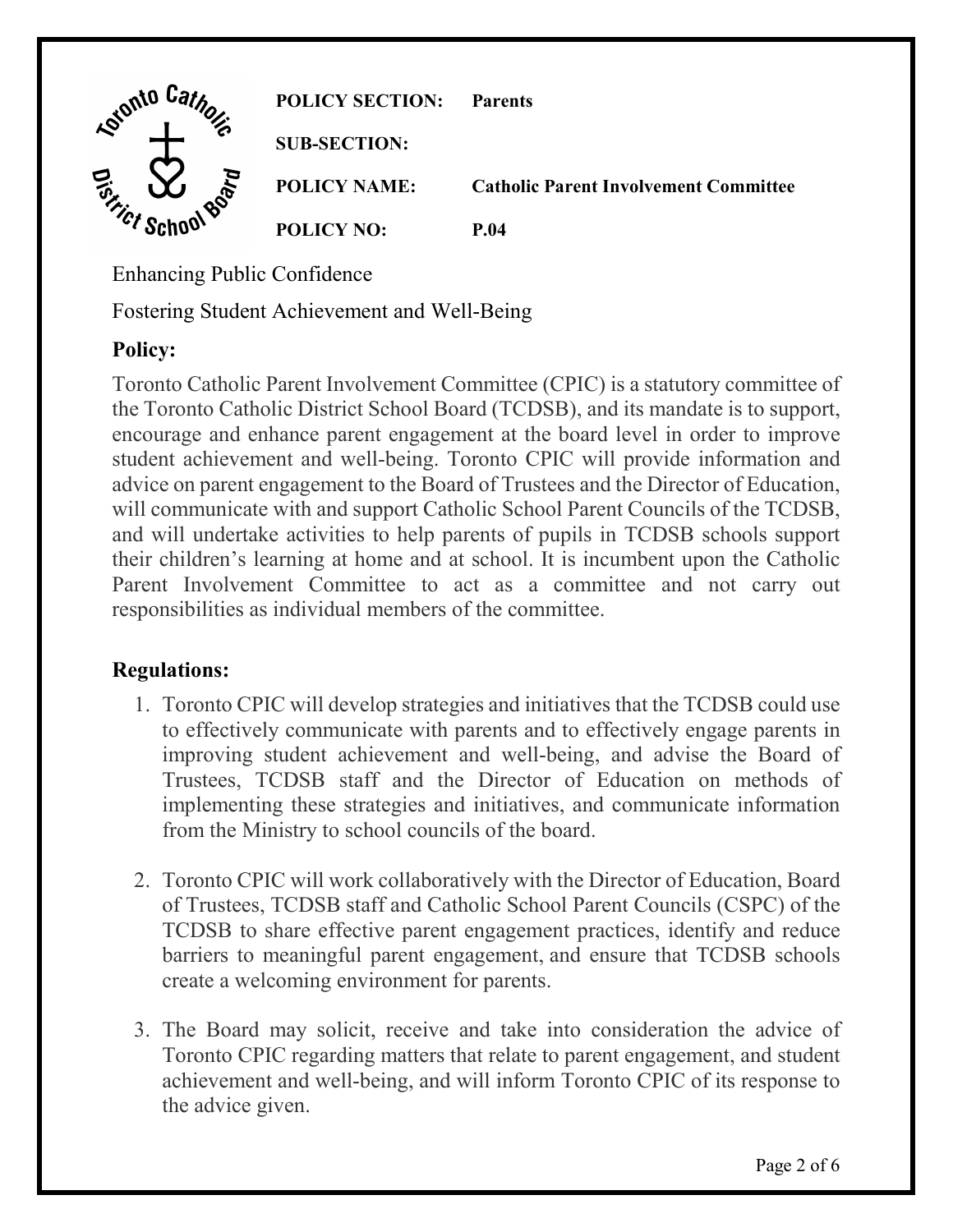

- 4. Toronto CPIC will be regularly allotted time on the order paper of the Regular Board meeting to address the board and provide information and advice on parent engagement, and strategies to effectively engage parents in improving student achievement and well-being. The Board will inform Toronto CPIC of its response to the advice given.
- 5. Information, recommendations and advice to the board will be augmented through the minutes of Toronto CPIC received at the Regular Board meeting.
- 6. Toronto CPIC may solicit and take into consideration the advice of parents of students enrolled in TCDSB schools with regards to matters under consideration by the Committee in consultation by board staff.
- 7. Prior to discussing with the whole committee and committing to proposed expenditures from base funds as per the approved budget of the Committee, the Toronto CPIC Chair will consult with the director, separate from regular committee meetings, about the use of designated funds allocated to support parent engagement consistent with TCDSB policies.
- 8. After the consultation with the director, all proposed expenditures exceeding \$2500 from base funds will be presented through a motion to the whole Toronto CPIC for approval.
- 9. For proposed contracted products and services from base funding contracts must be reviewed centrally prior to execution. The CPIC Chair and Director of Education or designate must co-sign the agreement. For purchases and/or contract for services, the TCDSB policy (F.P.01 Purchasing) must be followed. Any contracts or purchases entered into by Toronto CPIC without prior approval will become the responsibility of the Toronto CPIC member who incurred the expense.
- 10.TCDSB will reimburse Toronto CPIC members for acceptable expenses reasonably incurred in line with the TCDSB policy (F.M.01 Employee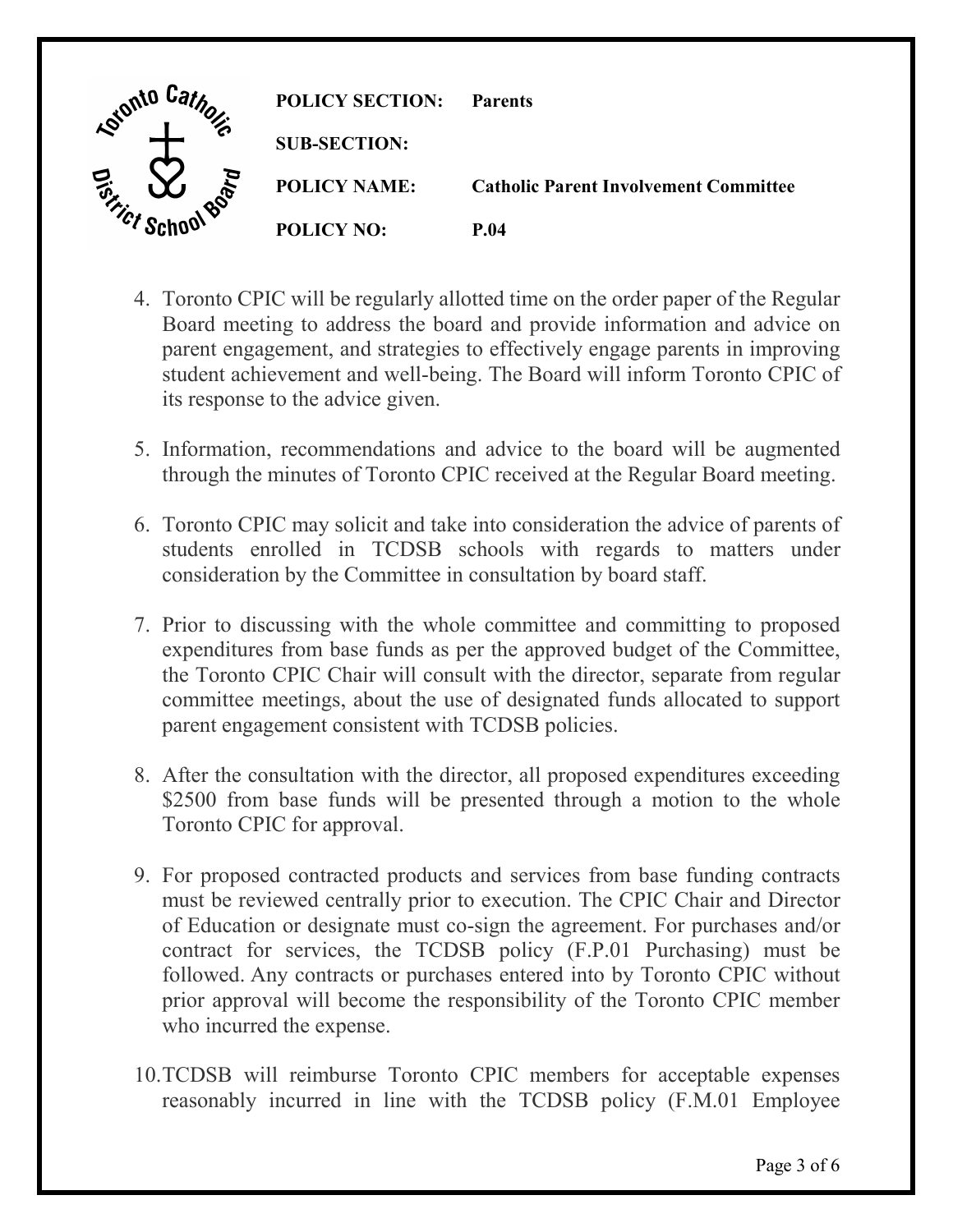

Expenses) and specified in the Toronto CPIC Procedural Guidelines. Toronto CPIC shall maintain a member expense reimbursement policy.

- 11.With the approval of CPIC, funds may be disbursed to parents of children in TCDSB schools to support attendance at events and workshops focused on parent engagement.
- 12.Records of financial transactions will be attached to the Committee's meeting agenda for all regular Toronto CPIC meetings.
- 13.The Board will appoint a trustee representative and an alternate to Toronto CPIC, and determine the term of office for such appointment at its annual caucus meeting.
- 14.The Board shall ensure that vacancies in parent member positions on Toronto CPIC are advertised through the TCDSB Communications Department using a variety of methods.
- 15.TCDSB staff and Toronto CPIC members will organize elections and prepare and communicate election materials. With respect to the actual election process in different wards, TCDSB staff will facilitate, conduct and scrutinize each election to ensure impartiality and transparency.
- 16.The Board will annually determine the meeting dates for Toronto CPIC, as per the process for its Standing and Statutory committees, at its regular meeting in December. All regular Committee meetings will take place at the TCDSB's Catholic Education Centre and are open for the public to attend. The Board shall ensure all members are able to participate fully in committee meetings by electronic means.
- 17.The Chair of Toronto CPIC shall ensure that notice and agenda, including relevant back-up materials, of each regular Committee meeting and subcommittee meeting is provided to all members of the Committee at least five days before the meeting by delivering a notice to each member by e-mail and by arranging for staff to post a notice on the Board's website.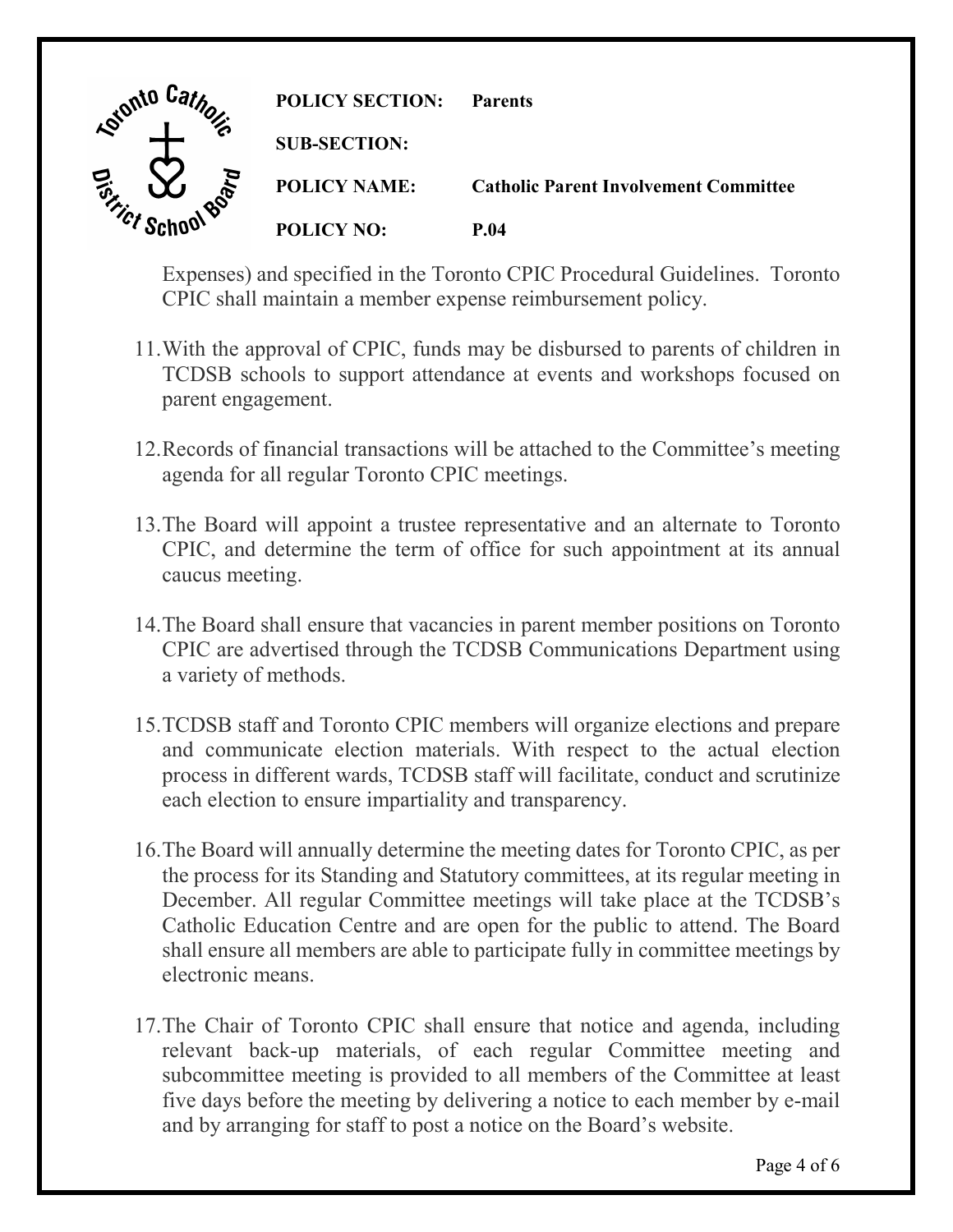

- 18.Insofar as Toronto CPIC may establish subcommittees, notices of meetings and agendas will be delivered to each member of the committee and posted on the TCDSB website. Meetings will be held at the premises of the TCDSB insofar as such facilities are available, or held electronically.
- 19. A regular meeting of Toronto CPIC will not proceed if the trustee representative or alternate, and the director or designate, is not in attendance in person or via electronic communication. Should the trustee representative or director/designate need to leave for the duration of the meeting, and an alternative replacement cannot be found, the Committee will adjourn the meeting.
- 20. Approved minutes of all Toronto CPIC meetings will be posted on the TCDSB website by Board staff and sent electronically to the chairs or co-chairs of the CSPC in each school of the TCDSB. Minutes will remain on the TCDSB website for four years. Approved minutes will be provided for inclusion on the order paper of the Regular Board.
- 21. All communications from Toronto CPIC intended for distribution to parents of children in schools of the Board will be approved by the director prior to the communication being sent to the intended recipients.
- 22.Toronto CPIC will approve and submit an annual written summary of the Committee's activities to the Chair of the Board and the Director of Education by November 30 of every year.
- 23.The summary of the Toronto CPIC annual report will include information under the following headings:
	- CPIC Mandate and Purpose;
	- CPIC Structure and Membership;
	- CPIC Officers and Meetings;
	- CPIC Sub-Committees:
	- Recommendations Provided and Action-After;